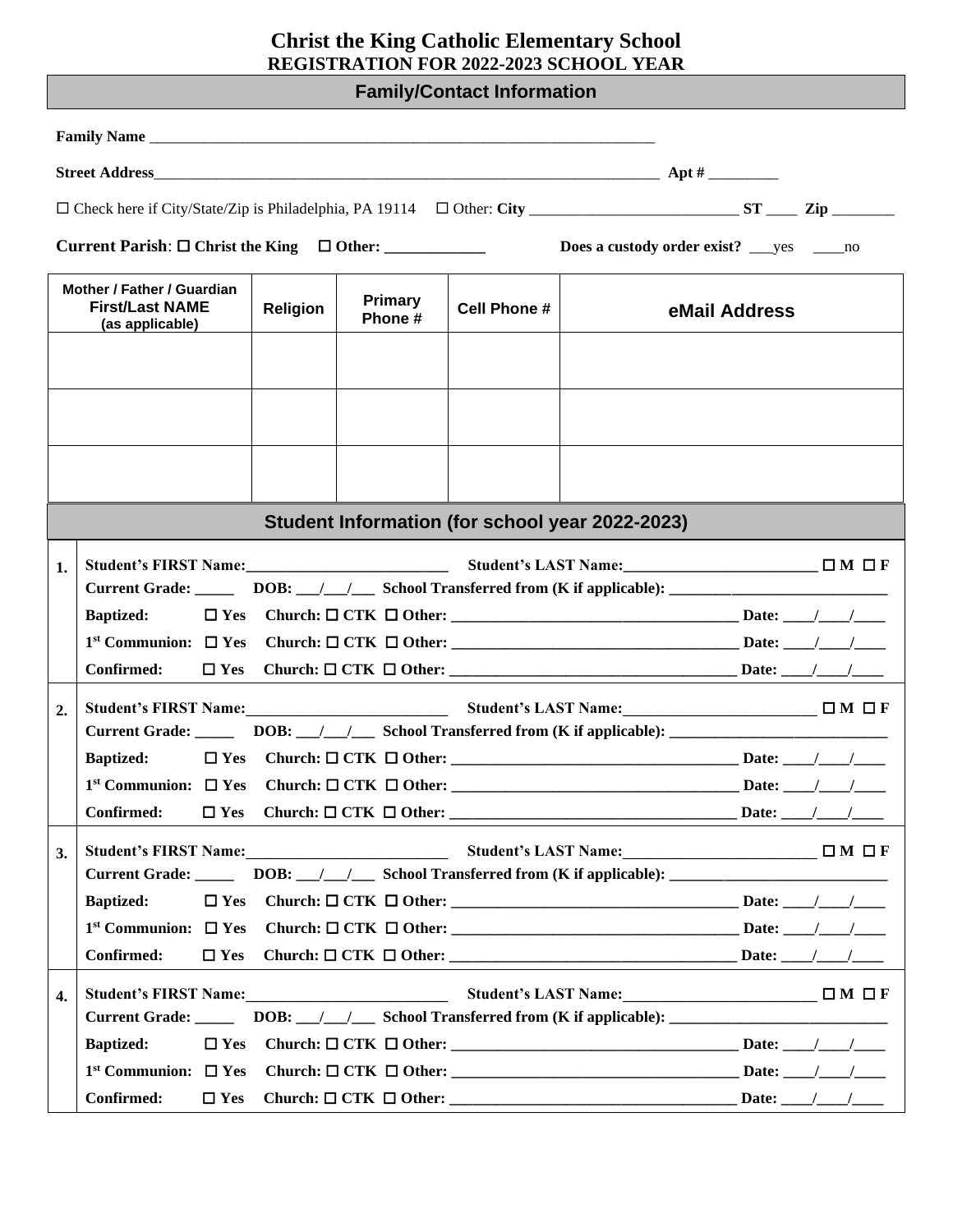## **Grades 1 - 8**

#### **Participating Catholic Parishioners**

Registered in Christ the King Parish, participates in some way in the life of the parish and regularly contributes \$12 per week through the use of the parish envelopes in the Sunday Collection.

| One Child                    | Two Children_                 | Three or more Children        |  |  |
|------------------------------|-------------------------------|-------------------------------|--|--|
| $-$ \$385.45 x11<br>$$4240*$ | $$7240^* - $658.18 \times 11$ | $$9250^* - $840.90 \times 11$ |  |  |

| <b>Non-Participating Catholics Parishioners</b>                                        |                     |                                |  |
|----------------------------------------------------------------------------------------|---------------------|--------------------------------|--|
| Registered in Christ the King Parish, consistently does not participate in some way    |                     |                                |  |
| in the life of the parish and does not contribute \$12 per week through the use of the |                     |                                |  |
| parish envelopes in the Sunday Collection.                                             |                     |                                |  |
| One Child                                                                              | Two Children        | Three or more Children         |  |
| $$5014^* - $455.81 \times 11$<br>$$8064^* - $733.09 \times 11$                         |                     | $$10,124^*$ - \$920.36 x11     |  |
| <b>Non-Catholics and Catholics Out of Parish</b>                                       |                     |                                |  |
| Catholics who are not members of Christ the King Parish or families who are not        |                     |                                |  |
| Catholic.                                                                              |                     |                                |  |
| One Child                                                                              | <b>Two Children</b> | Three or more Children         |  |
| $$5014^* - $455.81 \times 11$<br>$$9329^* - $848.09 \times 11$                         |                     | $$13,104 \times $ \$1191.27x11 |  |

#### **Kindergarten**

| Kindergarten – Participating Catholic Parishioners |                               |  |
|----------------------------------------------------|-------------------------------|--|
| One Child                                          | Two Children                  |  |
| $$4240$ * - \$385.45 x11                           | $$8275^* - $752.27 \times 11$ |  |

|                          | Kindergarten – Non-Catholic and Catholics Out-Of-Parish Rate |  |
|--------------------------|--------------------------------------------------------------|--|
| One Child                | Two Children                                                 |  |
| $$5014^*$ - \$455.81 x11 | $$9823^* - $893.00 \times 11$                                |  |

**Pre-K**

**Pre-K Rates are Per-Child**

| Fie-K Rales are Fer-Gilliu |                                  |  |
|----------------------------|----------------------------------|--|
| One Child                  | Two Children                     |  |
| \$4880*<br>\$443.63 x11    | $-5868.63 \times 11$<br>$$9555*$ |  |
|                            |                                  |  |

*\*Rates above are listed in Annual or 11 Monthly Payments (June 2022 – April 2023)*

 *\*Monthly tuition rates reflect the \$100 tuition down payment at time of registration. First payment will be \$35 more than stated above to cover the cost of the Smart Fee also added to the above rates will be the lunch fee divided over the 11 payments.*

# **\*Families who apply for FACTSAID and are verified will receive a \$205 scholarship per family towards their tuition.**

#### **Payment Plan**

*Please indicate your desired payment method by initialing the appropriate box below.*

Full Tuition amount for the entire year will be paid in one payment by June  $30<sup>th</sup>$ ,  $2022$ 

(There is a \$100 family discount when payment-in-full is made by June  $30<sup>th</sup>$ ,  $2022$  to the rectory.)

Smart Tuition may automatically deduct my 11 monthly payments using the method of payment on file.

Lunch fee will also be added on to the monthly tuition payment. Please indicate if you child/children will stay at school for lunch.